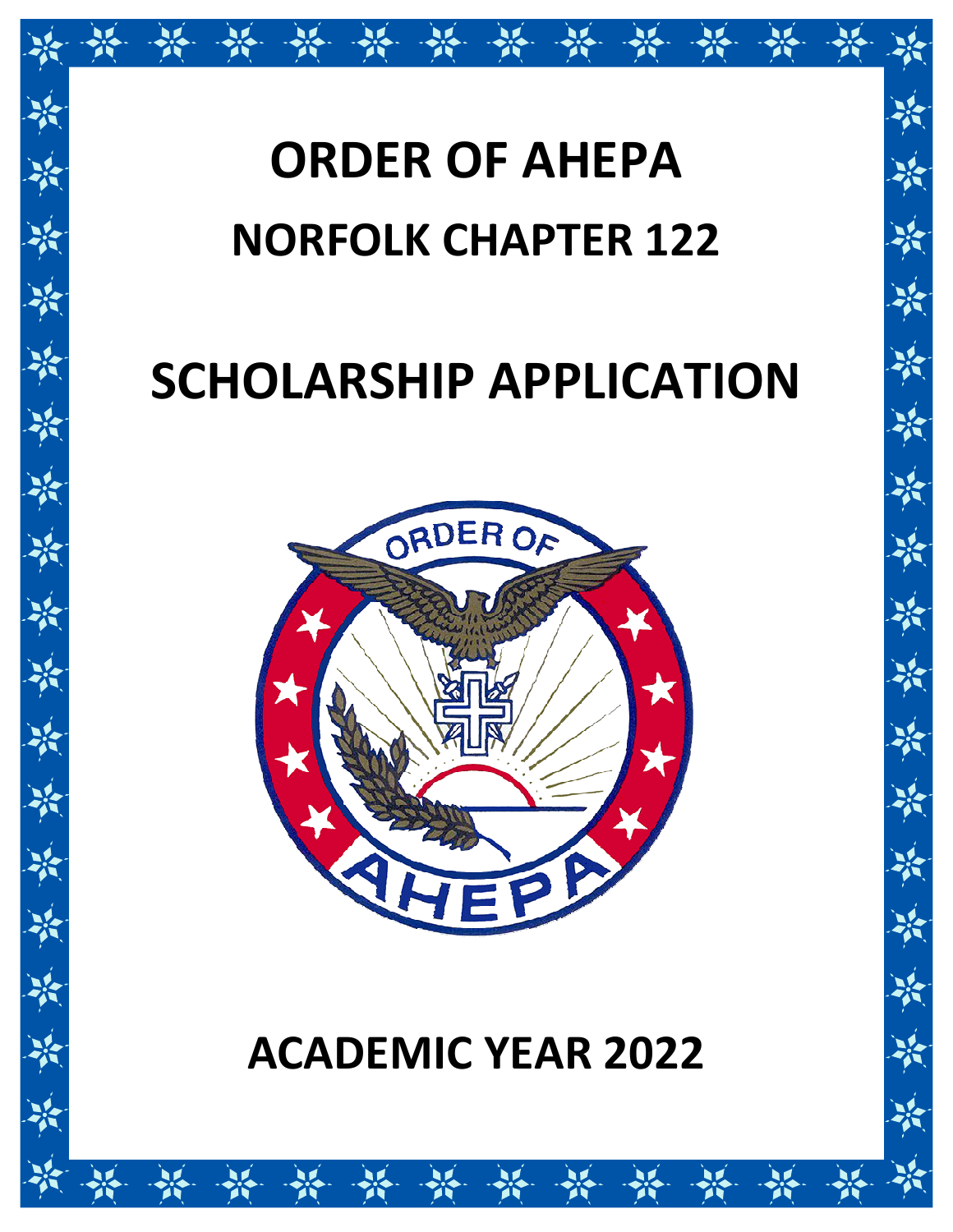#### **1. Scholarship Program**

The AHEPA Norfolk Chapter 122 Scholarship Program was established to promote, encourage, induce and advance education at post-secondary institutions of higher learning for eligible members of the Hellenic community. Scholarships will be awarded based on a competitive process that emphasizes academic achievement and community participation.

#### **2. Eligibility**

To be eligible to apply, candidates should meet at least one of the following requirements:

\*Important Note on "Active Member": An "Active Member" of the Norfolk, Chapter 122, has been a member for at least one (1) full calendar year (before or on April 1 of the previous year), and has attended at least 1 Chapter General Meetings (from September, 2021 to May, 2022), and has paid their dues prior to the Scholarship Application deadline.

- Be an active member<sup>\*</sup> of AHEPA Chapter 122 (paid thru 2022 plus in good standing the last 2 years)
- Be a child or sibling of an active member\* of AHEPA
- Be a child or sibling of a deceased local member of AHEPA
- Be a child or sibling of an active member (paid thru 2022) of the Daughters of Penelope (If the local chapter is not active, then the active member must be a paid member of the National Daughters of Penelope).

In addition to the above, an applicant must also meet at least one of the following criteria:

- Be a high school senior planning to attend full-time an accredited college/university in Fall of 2022
- Be an undergraduate, graduate, or post-graduate college student currently attending an accredited college or university and will continue to attend, full-time, during the 2022 calendar year

#### **3. Application Process**

A scholarship candidate can apply either based on scholastic achievement or financial need, but not both. Both applications are similar, but a need-based application must include additional documentation to establish the financial need. The scholarship committee will evaluate each need-based application and decide, at its discretion, if the application will be accepted as such.

A completed scholarship application packet should include a filled-in application form (starting on Page 5), along with scholastic performance documentation, financial need documentation (if applicable), and essay page and any further required documentation. **Applications should be submitted by EMAIL ONLY**. Please do not mail or hand-in applications to AHEPA members, or leave them in the church office.

**Applications will be disqualified** if they are not submitted by the deadline and delivered via email.

#### The deadline to submit the application is by May 22<sup>nd</sup>, 2022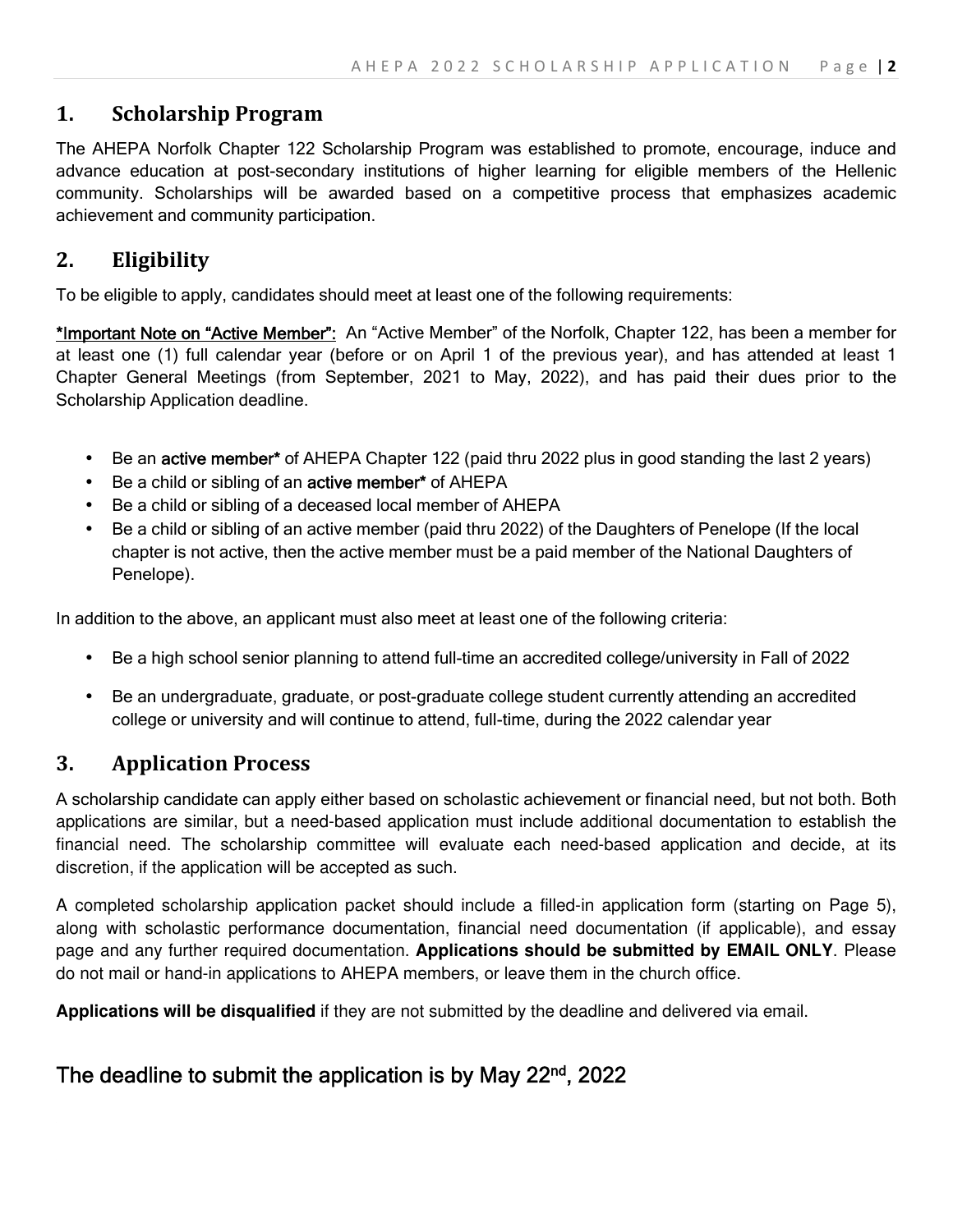#### Please submit your application by Email ONLY:

#### ahepanorfolk122@gmail.com

When emailing your application, scan all required documentation: transcripts or formal documentation and include all materials as PDF attachments to your email. Upon receipt, a confirmation email will be sent to the originating address. If you do not receive a confirmation email within a day of submitting, please contact the committee chair at (757) 274-1210 for further instructions.

All applications must be received by the deadline of May 22<sup>nd</sup>, 2022. Any application that arrives late will not be considered. No extensions will be given. It is the responsibility of the applicant to ensure that applications have been received by the deadline. All information included in your application will be kept confidential and no applications will be returned. All applications, including any photos requested, become the property of AHEPA Norfolk Chapter 122.

#### **4. Application Checklist**

Each application should contain the items listed below. Please note that the required items are different for high school seniors, college undergraduates and college graduates. Pay close attention to the required items as they all factor into the final evaluation. Incomplete applications will be penalized accordingly.

#### -- CHECKLIST --

- 1. Completed AHEPA Norfolk Chapter 122 scholarship application.
- 2. Academic performance documentation, as follows:

For High School Seniors

- A. Official transcript that shows grade point average and class history.
- B. Class rank (if available)
- C. Name of college/university to which you have applied (or been accepted).

For College Undergraduates

- A. Official college transcript (to include all college classes taken and grades up to the most recent semester)
- B. Name of college/university to which you have applied (or been accepted)

For Graduate Students

- A. Official college transcript (to include all college classes taken and grades up to the most recent semester)
- B. Name and address of college or university in which attending graduate school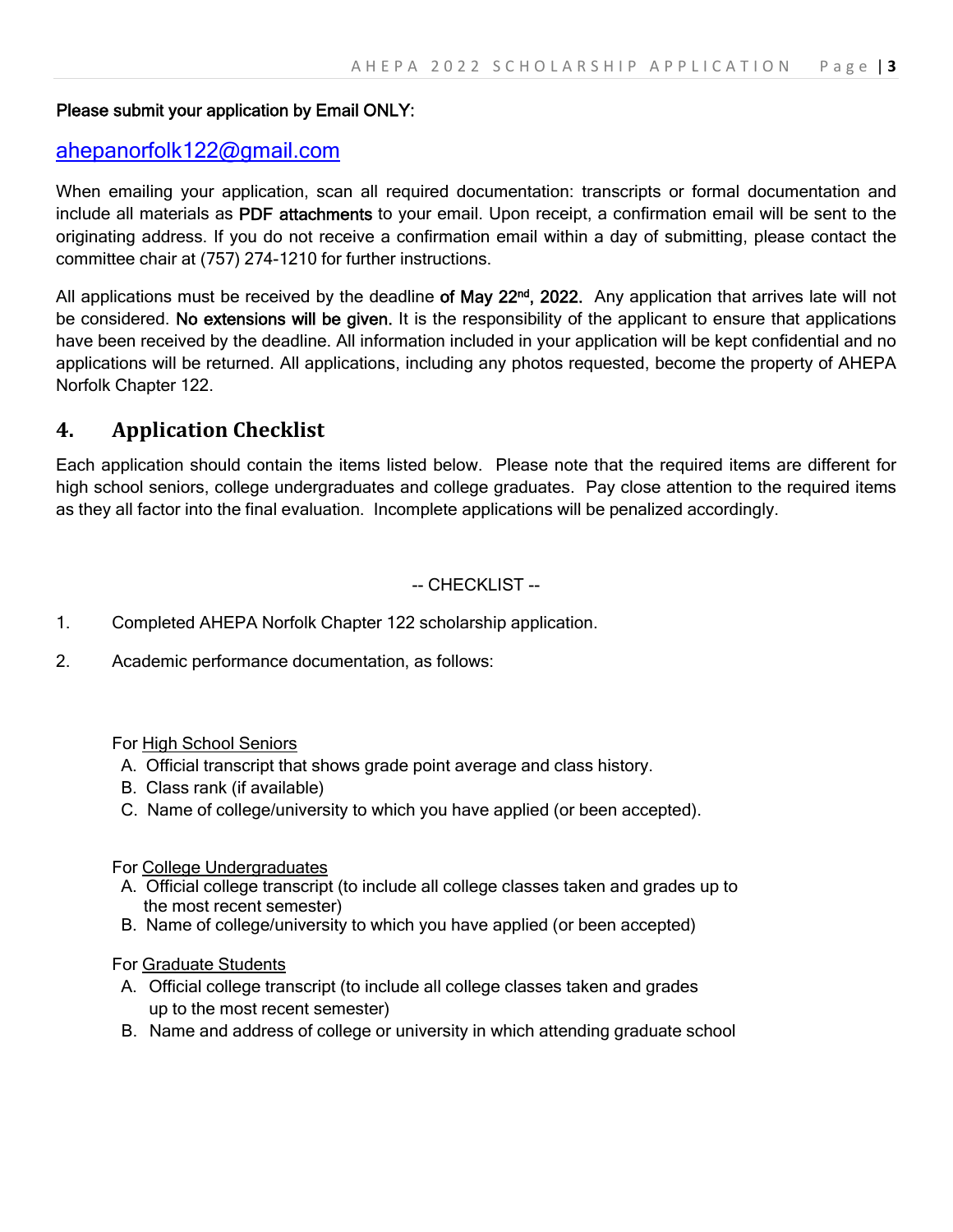3. Essay: The applicant must submit an essay of no more than 350 words on the topic:

*In the 1990s, the US and its NATO allies, including Greece, made the decision to open NATO alliance membership to former communist states. In 350 words or less, explain your opinion on this decision and the impacts it has had on Greece. This can include economic, social, and political effects as well as how it has impacted Greece's relationship with these countries, other NATO allies, and Russia.* 

The essay should be typed and double-spaced on a separate page and include the title. Do not write your name on the essay page. The essay is a critical component of your application and weighs heavily in the final score. It should be written with care. The essay score will be based on both content (original concepts, relevance to the subject etc.) and delivery (ability to organize and relate ideas, proper use of English grammar, and overall flow). Points will be deducted if you go over the 350 words limit.

#### **5. Scoring Criteria**

Each application will be blindly scored (i.e., the scorers do not know the name of the applicant they are scoring) by the AHEPA scholarship committee and one external academic reviewer. Applications will then be ranked according to their cumulative scores.

The following weights will be used for scoring each application for high school seniors and college freshmen. In addition to the essay, categories include standardized testing scores, academic achievement and community and church-based extracurricular activities.

| <b>Criteria - High School Students</b>                | Weight |
|-------------------------------------------------------|--------|
| <b>Grade Point Average</b>                            | 35     |
| <b>Academic Endeavors/ Extracurricular Activities</b> | 25     |
| <b>Essay</b>                                          | 40     |

The following weights will be used for scoring each application for college undergraduate and graduate students.

| <b>Criteria - College Students</b>                               | <b>Weight</b> |
|------------------------------------------------------------------|---------------|
| <b>Grade Point Average</b>                                       | 30            |
| <b>Academic Endeavors/ Extracurricular Activities/Employment</b> | 30            |
| <b>Essay</b>                                                     | 40            |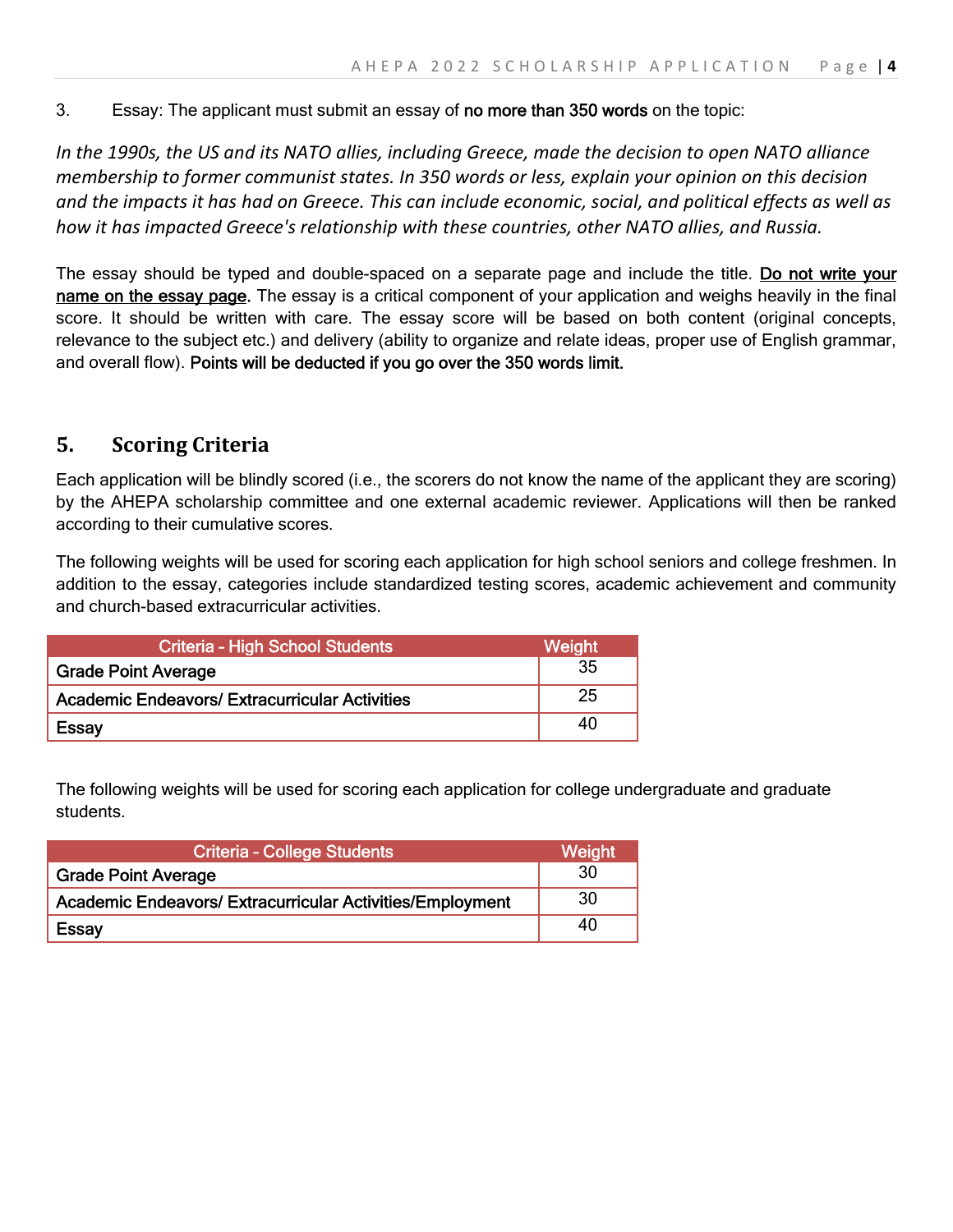## ORDER OF AHEPA NORFOLK CHAPTER 122

## 2022 Scholarship Application

## **1. Personal Data (All fields are required)**

|                           |                                       |                                                                                                                                                                                                                               | Middle:<br><u>and the state</u> |
|---------------------------|---------------------------------------|-------------------------------------------------------------------------------------------------------------------------------------------------------------------------------------------------------------------------------|---------------------------------|
|                           |                                       |                                                                                                                                                                                                                               |                                 |
|                           |                                       | City: City: City: City: City: City: City: City: City: City: City: City: City: City: City: City: City: City: City: City: City: City: City: City: City: City: City: City: City: City: City: City: City: City: City: City: City: |                                 |
| Email:                    |                                       |                                                                                                                                                                                                                               |                                 |
|                           |                                       | Home Telephone (if applicable): ( )                                                                                                                                                                                           |                                 |
|                           | Mobile Telephone (if applicable): ( ) |                                                                                                                                                                                                                               |                                 |
| Date of Birth: 1 1        |                                       |                                                                                                                                                                                                                               |                                 |
| <b>AHEPA Affiliation:</b> |                                       |                                                                                                                                                                                                                               |                                 |
|                           | () Yourself Your AHEPA Membership #   | <u> 1989 - Johann Barn, amerikansk politiker (d. 1989)</u>                                                                                                                                                                    |                                 |
| () Sibling                | Your sibling's AHEPA Membership #     |                                                                                                                                                                                                                               |                                 |
| () Child of               | Your father's AHEPA Membership #      | the control of the control of the control of the control of the control of                                                                                                                                                    |                                 |
| () Child/Sibling          |                                       | Yourself, your mother/sister Daughters of Penelope                                                                                                                                                                            |                                 |
|                           | National Membership #                 |                                                                                                                                                                                                                               |                                 |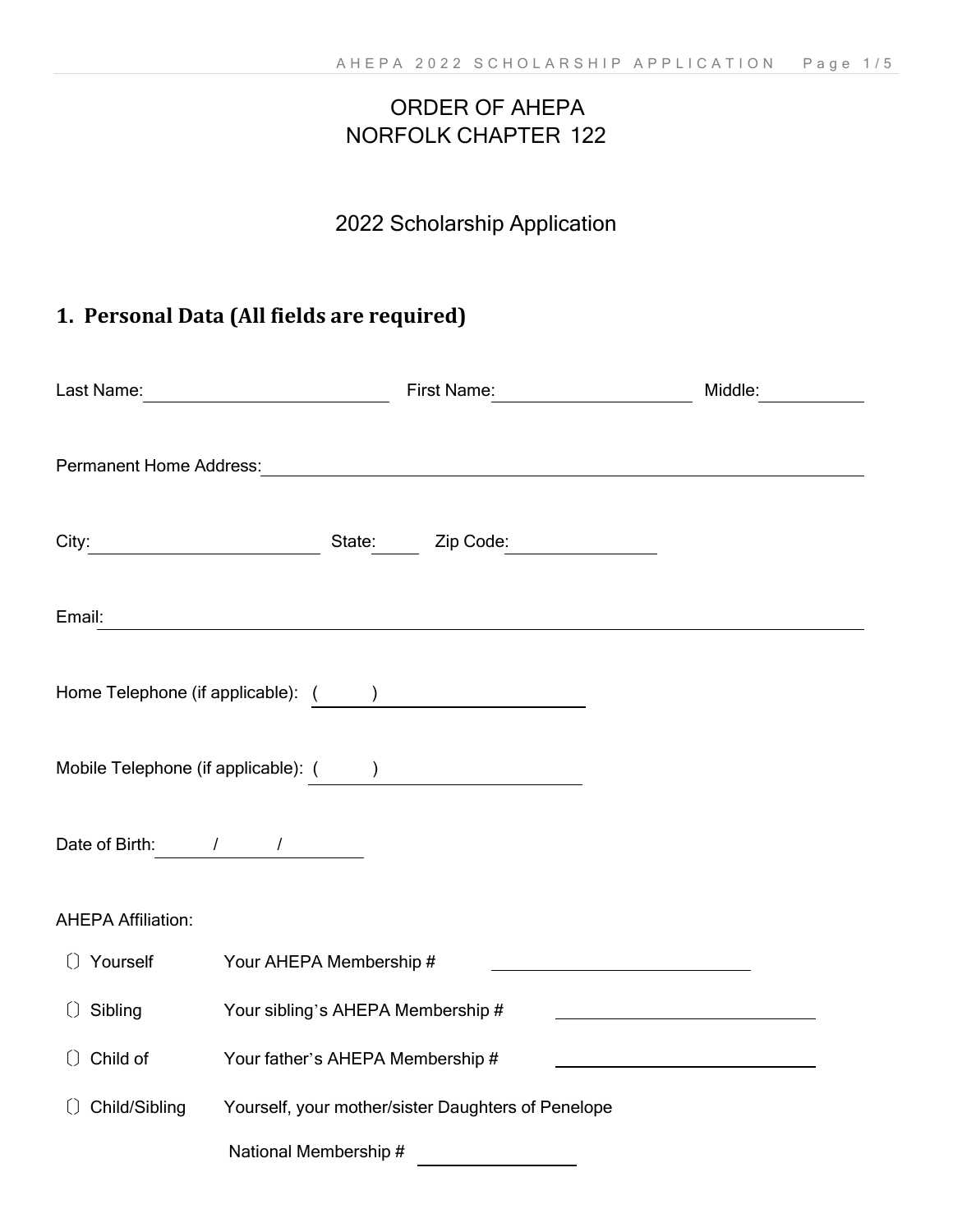\*\*Note: Contact the Secretary, Ted Vergakis, 703-927-8525, if you are unable to find the above membership #

### **2. Education**

For high school seniors list academic institution that you have applied or have been accepted:

| () Applied<br>() Accepted<br><u> 1989 - Johann Barn, mars eta bainar eta baina eta baina eta baina eta baina eta baina eta baina eta baina e</u><br>2 <sup>nd</sup> Choice<br>Location:<br>the control of the control of the control of the control of the control of the control of<br>() Applied<br>() Accepted<br>Intended Area of concentration/major:<br>Career and/or professional goals:<br><b>Institution Name:</b><br>and the control of the control of the control of the control of the control of the control of the control of the<br>Location:<br><u> 1989 - Johann Barn, mars ann an t-Amhainn an t-Amhainn an t-Amhainn an t-Amhainn an t-Amhainn an t-Amhainn an</u><br>Intended Area of concentration/major:<br>() Freshman () Sophomore () Junior<br>Current status:<br>Senior<br>$\begin{array}{c} \square \end{array}$<br>Expected graduation date:<br>Career and/or professional goals:<br>List work history related to your career and/or professional goals: | 1 <sup>st</sup> Choice<br>Location: |  |
|--------------------------------------------------------------------------------------------------------------------------------------------------------------------------------------------------------------------------------------------------------------------------------------------------------------------------------------------------------------------------------------------------------------------------------------------------------------------------------------------------------------------------------------------------------------------------------------------------------------------------------------------------------------------------------------------------------------------------------------------------------------------------------------------------------------------------------------------------------------------------------------------------------------------------------------------------------------------------------------|-------------------------------------|--|
| For college undergraduates, list current academic institution and field of study.                                                                                                                                                                                                                                                                                                                                                                                                                                                                                                                                                                                                                                                                                                                                                                                                                                                                                                    |                                     |  |
|                                                                                                                                                                                                                                                                                                                                                                                                                                                                                                                                                                                                                                                                                                                                                                                                                                                                                                                                                                                      |                                     |  |
|                                                                                                                                                                                                                                                                                                                                                                                                                                                                                                                                                                                                                                                                                                                                                                                                                                                                                                                                                                                      |                                     |  |
|                                                                                                                                                                                                                                                                                                                                                                                                                                                                                                                                                                                                                                                                                                                                                                                                                                                                                                                                                                                      |                                     |  |
|                                                                                                                                                                                                                                                                                                                                                                                                                                                                                                                                                                                                                                                                                                                                                                                                                                                                                                                                                                                      |                                     |  |
|                                                                                                                                                                                                                                                                                                                                                                                                                                                                                                                                                                                                                                                                                                                                                                                                                                                                                                                                                                                      |                                     |  |
|                                                                                                                                                                                                                                                                                                                                                                                                                                                                                                                                                                                                                                                                                                                                                                                                                                                                                                                                                                                      |                                     |  |
|                                                                                                                                                                                                                                                                                                                                                                                                                                                                                                                                                                                                                                                                                                                                                                                                                                                                                                                                                                                      |                                     |  |
|                                                                                                                                                                                                                                                                                                                                                                                                                                                                                                                                                                                                                                                                                                                                                                                                                                                                                                                                                                                      |                                     |  |
|                                                                                                                                                                                                                                                                                                                                                                                                                                                                                                                                                                                                                                                                                                                                                                                                                                                                                                                                                                                      |                                     |  |
|                                                                                                                                                                                                                                                                                                                                                                                                                                                                                                                                                                                                                                                                                                                                                                                                                                                                                                                                                                                      |                                     |  |
|                                                                                                                                                                                                                                                                                                                                                                                                                                                                                                                                                                                                                                                                                                                                                                                                                                                                                                                                                                                      |                                     |  |
|                                                                                                                                                                                                                                                                                                                                                                                                                                                                                                                                                                                                                                                                                                                                                                                                                                                                                                                                                                                      |                                     |  |
|                                                                                                                                                                                                                                                                                                                                                                                                                                                                                                                                                                                                                                                                                                                                                                                                                                                                                                                                                                                      |                                     |  |
|                                                                                                                                                                                                                                                                                                                                                                                                                                                                                                                                                                                                                                                                                                                                                                                                                                                                                                                                                                                      |                                     |  |
|                                                                                                                                                                                                                                                                                                                                                                                                                                                                                                                                                                                                                                                                                                                                                                                                                                                                                                                                                                                      |                                     |  |
|                                                                                                                                                                                                                                                                                                                                                                                                                                                                                                                                                                                                                                                                                                                                                                                                                                                                                                                                                                                      |                                     |  |
|                                                                                                                                                                                                                                                                                                                                                                                                                                                                                                                                                                                                                                                                                                                                                                                                                                                                                                                                                                                      |                                     |  |
|                                                                                                                                                                                                                                                                                                                                                                                                                                                                                                                                                                                                                                                                                                                                                                                                                                                                                                                                                                                      |                                     |  |
|                                                                                                                                                                                                                                                                                                                                                                                                                                                                                                                                                                                                                                                                                                                                                                                                                                                                                                                                                                                      |                                     |  |
|                                                                                                                                                                                                                                                                                                                                                                                                                                                                                                                                                                                                                                                                                                                                                                                                                                                                                                                                                                                      |                                     |  |
|                                                                                                                                                                                                                                                                                                                                                                                                                                                                                                                                                                                                                                                                                                                                                                                                                                                                                                                                                                                      |                                     |  |
|                                                                                                                                                                                                                                                                                                                                                                                                                                                                                                                                                                                                                                                                                                                                                                                                                                                                                                                                                                                      |                                     |  |
|                                                                                                                                                                                                                                                                                                                                                                                                                                                                                                                                                                                                                                                                                                                                                                                                                                                                                                                                                                                      |                                     |  |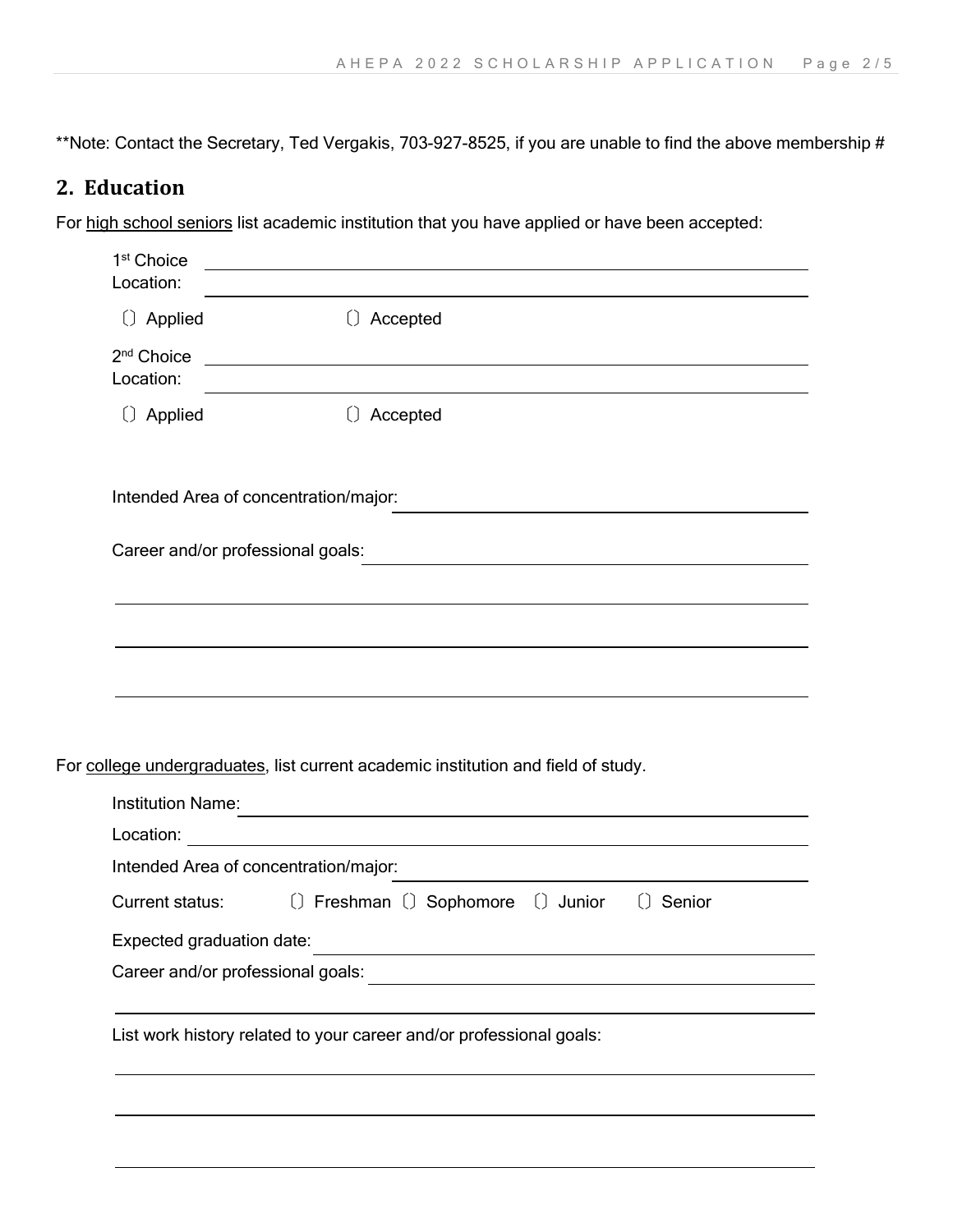For college graduate students, list current academic institution and field of study.

| Location:                                                           |                                                                          |
|---------------------------------------------------------------------|--------------------------------------------------------------------------|
| Graduate degree sought: Specialization:                             |                                                                          |
| Date of 1 <sup>st</sup> graduate semester                           |                                                                          |
| Expected graduation date:                                           | <u> 1989 - Johann Harry Barn, mars ar breist by de familie (f. 1918)</u> |
| Career and/or professional goals:                                   |                                                                          |
|                                                                     |                                                                          |
|                                                                     |                                                                          |
| List work history related to your career and/or professional goals: |                                                                          |
|                                                                     |                                                                          |
|                                                                     |                                                                          |
|                                                                     |                                                                          |
|                                                                     |                                                                          |

#### **3. Extracurricular Activities**

Please list all your extracurricular, leadership, community and volunteer social activities: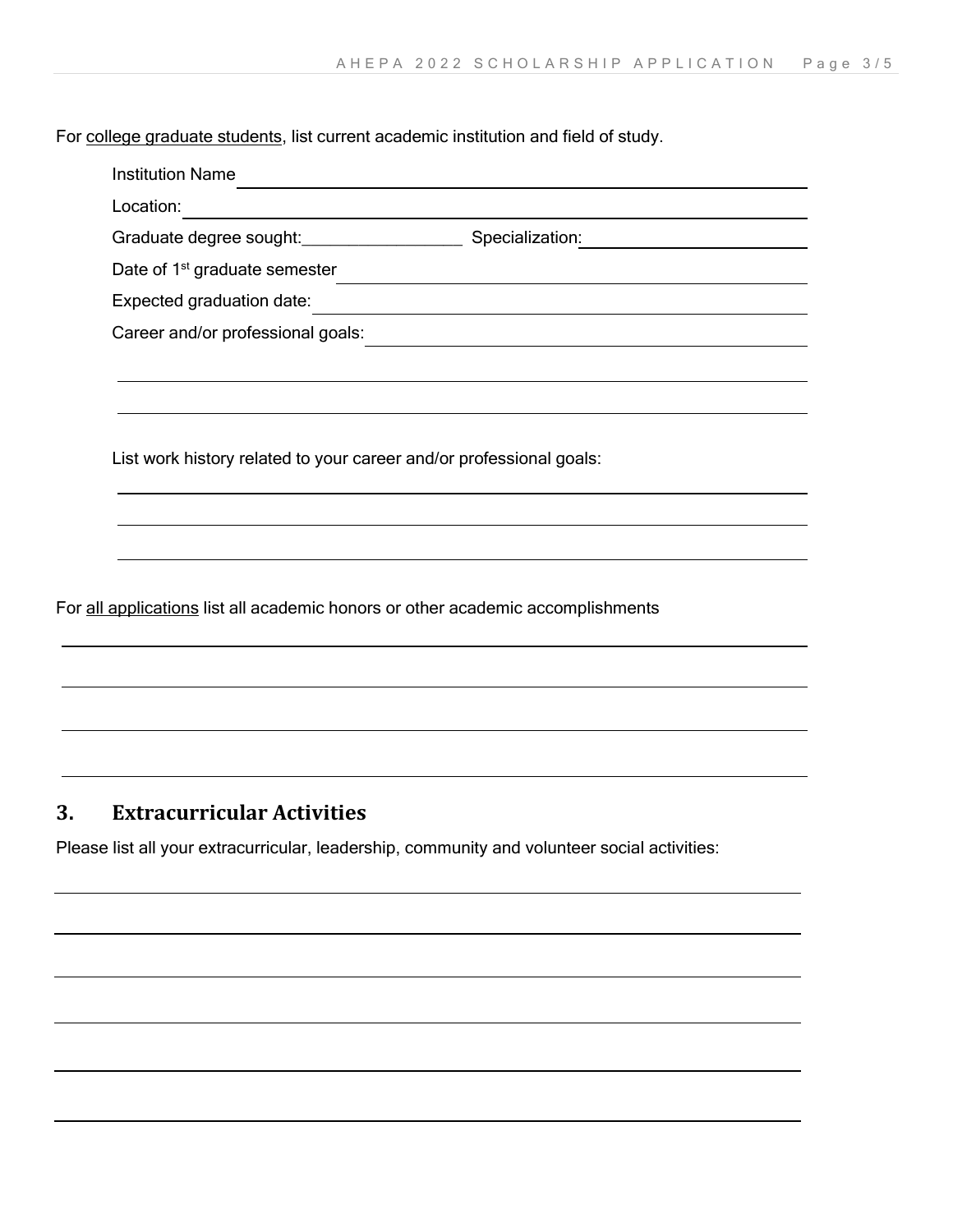#### **4. Educational Commitment Pledge**

The AHEPA scholarships are meant to support eligible students who are committed to pursuing an education at post-secondary institutions of higher learning. The Educational Commitment pledge is a means for the applicant to clearly and directly state their understanding of the intention of the scholarship and pledge to utilize any monetary awards that would accompany the scholarship in a manner consistent with that intent.

The applicant must read, sign and include this statement in their application package. Failure to sign this statement or include it as part of the application package will disqualify the applicant.

I, pledge that either 1) I plan on enrolling in an accredited college or university as described in my application package, or 2) remain enrolled in an accredited college of university as described in my application package. If I am declared academically ineligible, fail to enroll, or drop out of school, I understand that I am required to return the awarded scholarship funds.

i<br>I

Date Signature of Applicant